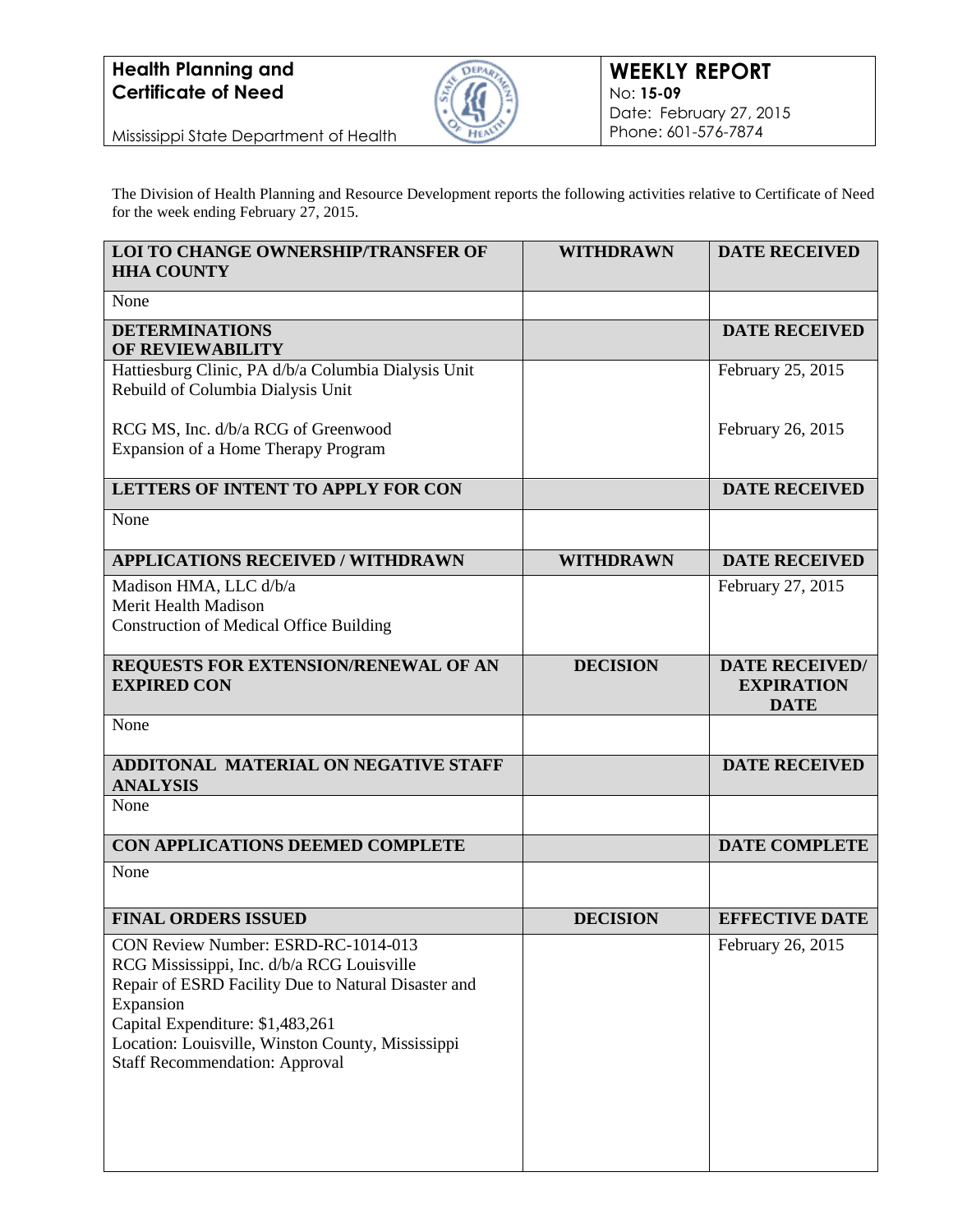## **Health Planning and Certificate of Need**



Mississippi State Department of Health

| CON Review Number HG-CO-1014-014<br>Vicksburg Healthcare, LLC<br>d/b/a River Region Health System<br>Cost Overrun to CON No. R-0871<br>(CON Review Number: HG-MOB-0913-012)<br>Construction of River Region Medical Office Building<br>Approved Capital Expenditure: \$13,245,099<br>Additional Capital Expenditure: \$3,723,912<br>Location: Vicksburg, Warren County, Mississippi<br><b>Staff Recommendation: Approval</b> |                    | February 26, 2015                                           |
|------------------------------------------------------------------------------------------------------------------------------------------------------------------------------------------------------------------------------------------------------------------------------------------------------------------------------------------------------------------------------------------------------------------------------|--------------------|-------------------------------------------------------------|
| <b>SIX-MONTH EXTENSION REQUESTS</b>                                                                                                                                                                                                                                                                                                                                                                                          | <b>DECISION</b>    | <b>EXPIRATION</b><br><b>DATE</b>                            |
| None                                                                                                                                                                                                                                                                                                                                                                                                                         |                    |                                                             |
| <b>HEARINGS DURING THE COURSE OF REVIEW</b>                                                                                                                                                                                                                                                                                                                                                                                  | <b>REQUESTED</b>   | <b>DATE</b><br><b>SCHEDULED</b>                             |
| <b>CON Review Number: ASC-NIS-0614-008</b><br>Madison Physician Surgery Center<br>Establishment of a Multi-Specialty Ambulatory Surgery<br>Center<br>Capital Expenditure: \$1,869,414.00<br>Location: Madison, Madison County, Mississippi                                                                                                                                                                                   |                    |                                                             |
| Requestor(s): Madison Physician Surgery Center                                                                                                                                                                                                                                                                                                                                                                               | September 10, 2014 | To Be Scheduled                                             |
| CON Review: NH-CRF-0512-011<br>Hinds County Nursing & Rehabilitation Center, LLC<br>Construction/Relocation and Replacement of 119 Nursing<br>Home Beds/Services<br>Capital Expenditure: \$9,650,798<br>Location: Jackson, Hinds County, Mississippi                                                                                                                                                                         |                    |                                                             |
| Requestor: WCRL, LLC d/b/a Willow Creek Retirement<br>Center                                                                                                                                                                                                                                                                                                                                                                 | October 17, 2012   | Withdrawal of<br><b>Hearing</b><br><b>February 12, 2015</b> |
| CON Review: HG-RLS-1210-039<br>Patients' Choice Medical Center, Raleigh<br>Lease/Relocation of 10 Chemical Dependency Beds &<br>Offering of Adult Chemical Dependency Services<br>Capital Expenditure: \$58,400                                                                                                                                                                                                              |                    |                                                             |
| Requestor: Alliance Health Center, Meridian                                                                                                                                                                                                                                                                                                                                                                                  | March 16, 2011     | To Be Scheduled                                             |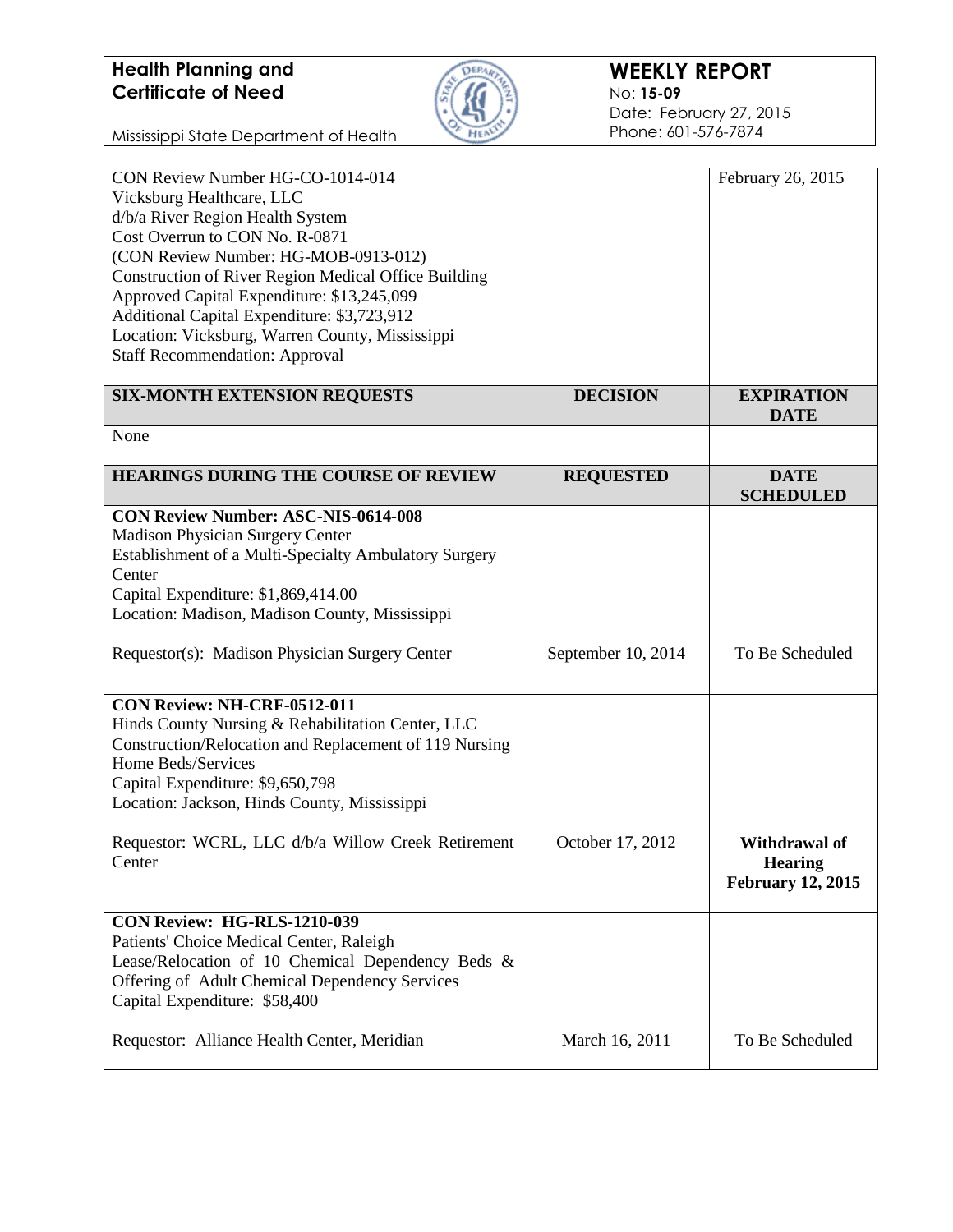

Mississippi State Department of Health

| CON Review: FSF-NIS-0610-025                           |                  |                 |
|--------------------------------------------------------|------------------|-----------------|
| Gumtree Imaging, LLC Tupelo                            |                  |                 |
| Acquisition/Establishment and Offering of MRI Services |                  |                 |
| Capital Expenditure: \$1,090,000                       |                  |                 |
|                                                        |                  |                 |
| Requestor: The Imaging Center at Gloster Creek Village | August 26, 2010  | To Be Scheduled |
|                                                        |                  |                 |
| <b>CON Review: ESRD-NIS-0908-031</b>                   |                  |                 |
| Fresenius Medical Care-Calhoun City                    |                  |                 |
| Establish/Const of a 6-Station ESRD Facility in        |                  |                 |
| <b>Calhoun County</b>                                  |                  |                 |
| Capital Expenditure: \$462,471                         |                  |                 |
|                                                        |                  |                 |
| Requestor: Fresenius Medical Care                      | March 9, 2010    | To Be Scheduled |
|                                                        |                  |                 |
| <b>CON Review: ESRD-NIS-0908-034</b>                   |                  |                 |
| <b>Fresenius Medical Care-West Point</b>               |                  |                 |
| Establish/Const of a 10-Station ESRD Facility in       |                  |                 |
| Clay County                                            |                  |                 |
| Capital Expenditure: \$380,000                         |                  |                 |
|                                                        |                  |                 |
| Requestor: Fresenius Medical Care                      | March 9, 2010    | To Be Scheduled |
|                                                        |                  |                 |
| CON Review: ESRD-NIS-0908:035                          |                  |                 |
| Fresenius Medical Care-Water Valley                    |                  |                 |
| Establish/Const. of a 6-Station ESRD facility in       |                  |                 |
| Yalobusha County                                       |                  |                 |
| Capital Expenditure: \$462,471                         |                  |                 |
|                                                        |                  |                 |
| Requestor: Fresenius Medical Care                      | March 9, 2010    | To Be Scheduled |
|                                                        |                  |                 |
| CON Review: FSF-NIS-0808-024                           |                  |                 |
| Advanced Medical Imaging of Greenville, LLC            |                  |                 |
| Provision of MRI Services in Washington County         |                  |                 |
| Capital Expenditure: \$0                               |                  |                 |
|                                                        |                  |                 |
| Requestor: Delta Regional Medical Center               | December 3, 2008 | To Be Scheduled |
|                                                        |                  |                 |
| <b>CON Review: FSF-NIS-0807-018</b>                    |                  |                 |
| Desoto Imaging and Diagnostics, LLC                    |                  |                 |
| <b>Establishment of Mobile PET Services</b>            |                  |                 |
| Capital Expenditure: \$0                               |                  |                 |
|                                                        |                  |                 |
| Requestor: Baptist Memorial Hospital - DeSoto          | December 3, 2007 | To Be Scheduled |
|                                                        |                  |                 |